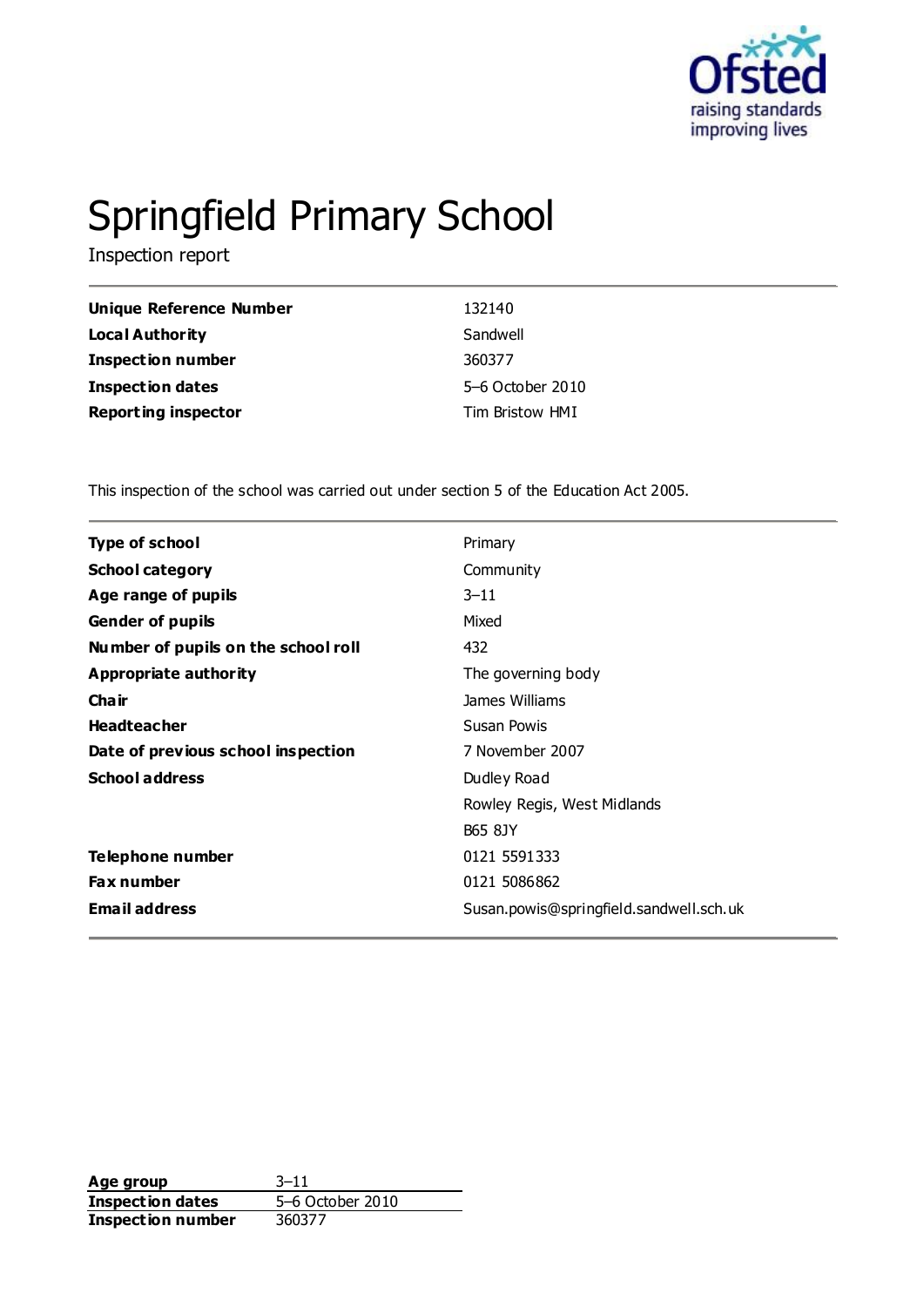The Office for Standards in Education, Children's Services and Skills (Ofsted) regulates and inspects to achieve excellence in the care of children and young people, and in education and skills for learners of all ages. It regulates and inspects childcare and children's social care, and inspects the Children and Family Court Advisory Support Service (Cafcass), schools, colleges, initial teacher training, work-based learning and skills training, adult and community learning, and education and training in prisons and other secure establishments. It assesses council children's services, and inspects services for looked after children, safeguarding and child protection.

Further copies of this report are obtainable from the school. Under the Education Act 2005, the school must provide a copy of this report free of charge to certain categories of people. A charge not exceeding the full cost of reproduction may be made for any other copies supplied.

If you would like a copy of this document in a different format, such as large print or Braille, please telephone 0300 1234 234, or email **[enquiries@ofsted.gov.uk](mailto:enquiries@ofsted.gov.uk)**.

You may copy all or parts of this document for non-commercial educational purposes, as long as you give details of the source and date of publication and do not alter the documentation in any way.

To receive regular email alerts about new publications, including survey reports and school inspection reports, please visit our website and go to 'Subscribe'.

Royal Exchange Buildings St Ann's Square Manchester M2 7LA T: 0300 1234 234 Textphone: 0161 618 8524 E: **[enquiries@ofsted.gov.uk](mailto:enquiries@ofsted.gov.uk)** W: **[www.ofsted.gov.uk](http://www.ofsted.gov.uk/)**

© Crown copyright 2010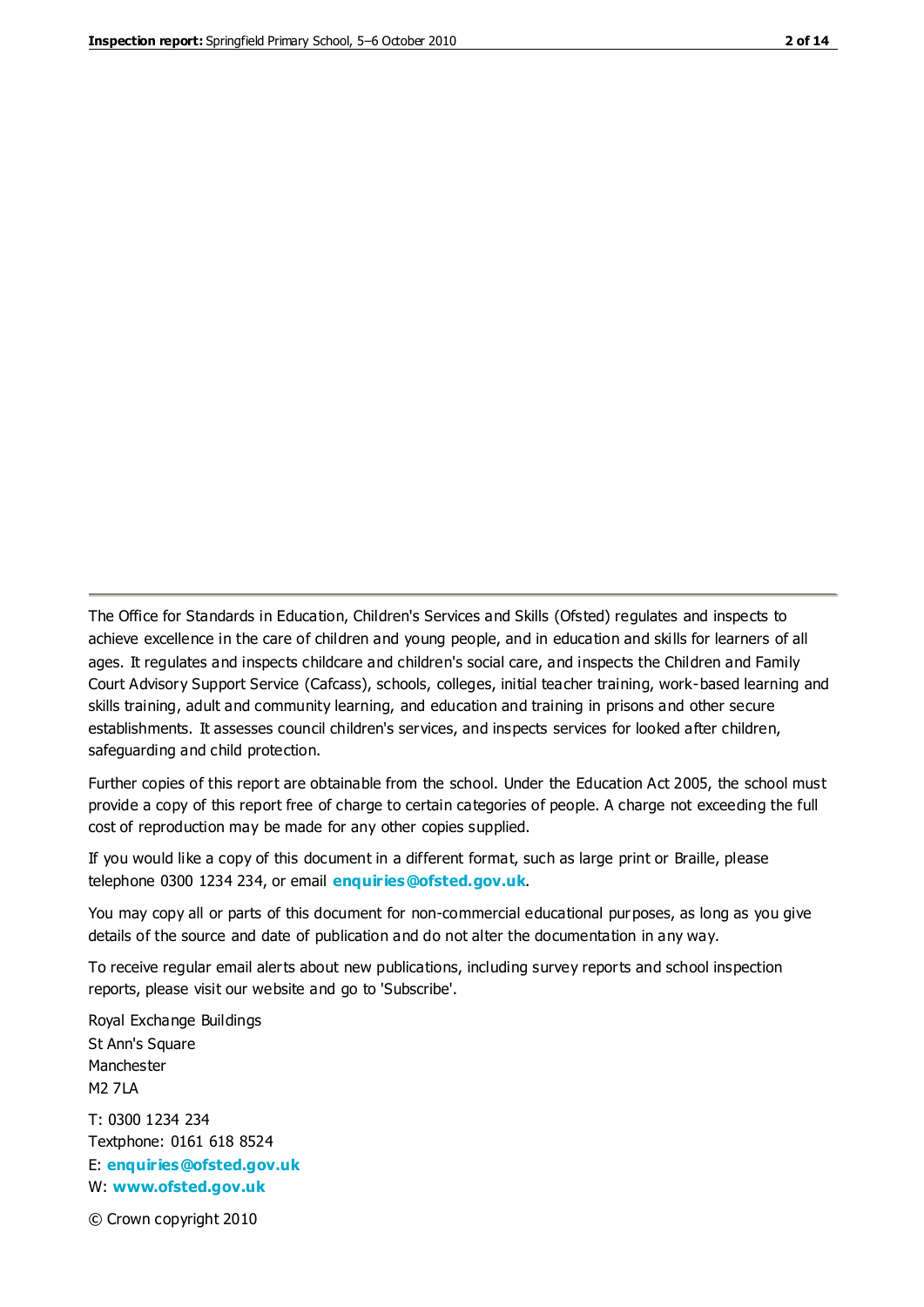# **Introduction**

This inspection was carried out by one of Her Majesty's Inspectors and three additional inspectors. Inspectors observed 15 teachers and visited 27 lessons. They held meetings with governors, staff and groups of pupils. They observed the school's work, and looked at the school development plan, assessment information, lesson plans, school policies and questionnaires from 96 parents and carers, 95 pupils and 43 staff.

The inspection team reviewed many aspects of the school's work. It looked in detail at the following.

- Whether the rate of progress made by groups of pupils is satisfactory or good.
- The improvements in teaching and the curriculum since the previous inspection.
- Whether the school's 'good' evaluation for the effectiveness of leadership and management in embedding ambition and driving improvement is accurate.
- $\blacksquare$  Is the school taking sufficient steps to improve the attendance rate?

# **Information about the school**

The school is larger than the average sized primary school. The proportion of pupils from minority ethnic groups and from homes where English is not the first language is below average. The proportion of pupils who are known to be eligible for free school meals is below average. The proportion of pupils with special educational needs and/or disabilities or who have a statement of special needs is average. The school has a unit providing specialist provision for 10 pupils on the autistic spectrum. The Early Years Foundation Stage has a Nursery as well as Reception classes. The pupils benefit from a breakfast club and an after school club managed by the school. The school has achieved National Healthy Schools status and the Leading Parent Partnership award.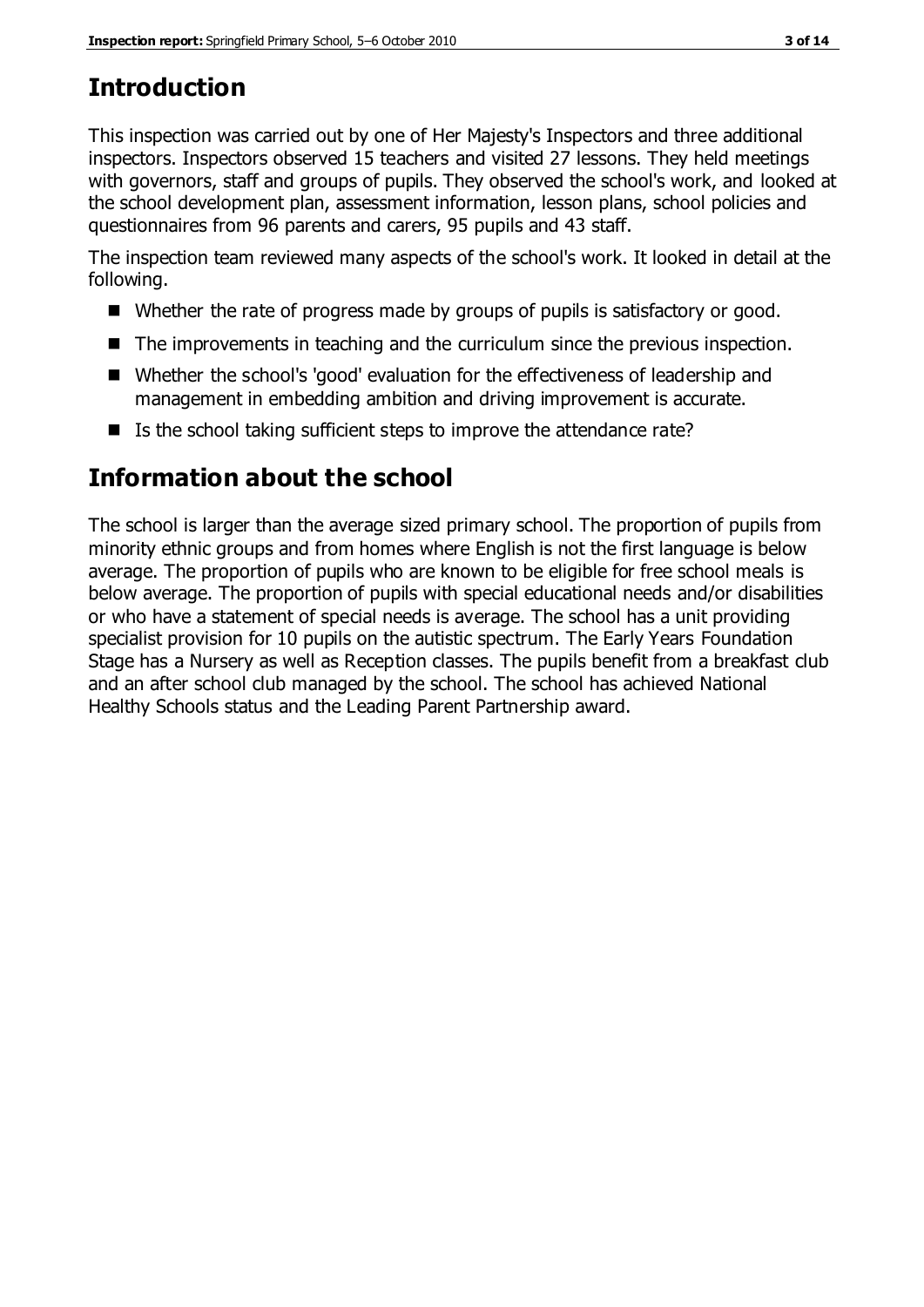# **Inspection judgements**

| Overall effectiveness: how good is the school?  |  |
|-------------------------------------------------|--|
| The school's capacity for sustained improvement |  |

## **Main findings**

The school provides pupils with a good education. Many improvements to provision since the previous inspection have resulted in the good achievement of nearly all groups of pupils. The school is well respected in the community because of the success of school leaders in strengthening parents and carers' engagement, partnerships and community cohesion. Consequently, these aspects are now good. The care, guidance and support that pupils benefit from are good overall. However, there are some important aspects of it that are outstanding, such as the extremely caring attitude of staff evident throughout the school. As one parent reported, representing the views of others, 'The many adults within the school work well as a team to make sure my child achieves his best. It is a very caring school that looks at the individual needs of the children.'

Nearly all groups of pupils make good progress in school. The large majority enter Nursery with skill development that is well below national expectations. In most years the attainment of pupils at the end of Year 6 in English and mathematics is average. In 2010, externally moderated school assessment results show that the attainment of pupils in English has risen and is above average.

Teaching and the use of assessment are good overall. However, there is a growing proportion of outstanding teaching, for example, in the Early Years Foundation Stage. Consistently strong features include well constructed lesson plans, very productive relationships between adults and pupils, and high quality support from well trained teaching assistants. There is a small minority of lessons, particularly in Key Stage 1, where teaching is satisfactory. In these lessons the learning intentions for pupils are not sharp enough. A few pupils receive work that is not pitched sufficiently accurately to meet their needs. Consequently, the progress they make is slower than in other lessons.

A very enriching curriculum is ensuring that nearly all aspects of pupils' personal development and well-being are good. For example, pupils' understanding and appreciation of different cultures within British society and the contribution they make to the community have improved since the previous inspection and are now good. The quality of education for pupils on the autistic spectrum is very good because of the high quality of provision, leadership and expertise of the team. The preparation for pupils' future economic well-being is good because the outcomes for the very large majority of pupils are good. However, the overall attendance rate is below average as a result of the persistent absence of a few pupils. Recently, satisfactory procedures have been established that have rapidly raised the level of attendance, but the school has yet to demonstrate a sustained improvement over time.

Strong leadership at all levels, including the governing body, has resulted in the good overall effectiveness of the school. Effective procedures established by leaders for evaluating the work of the school have driven improvements such as the good progress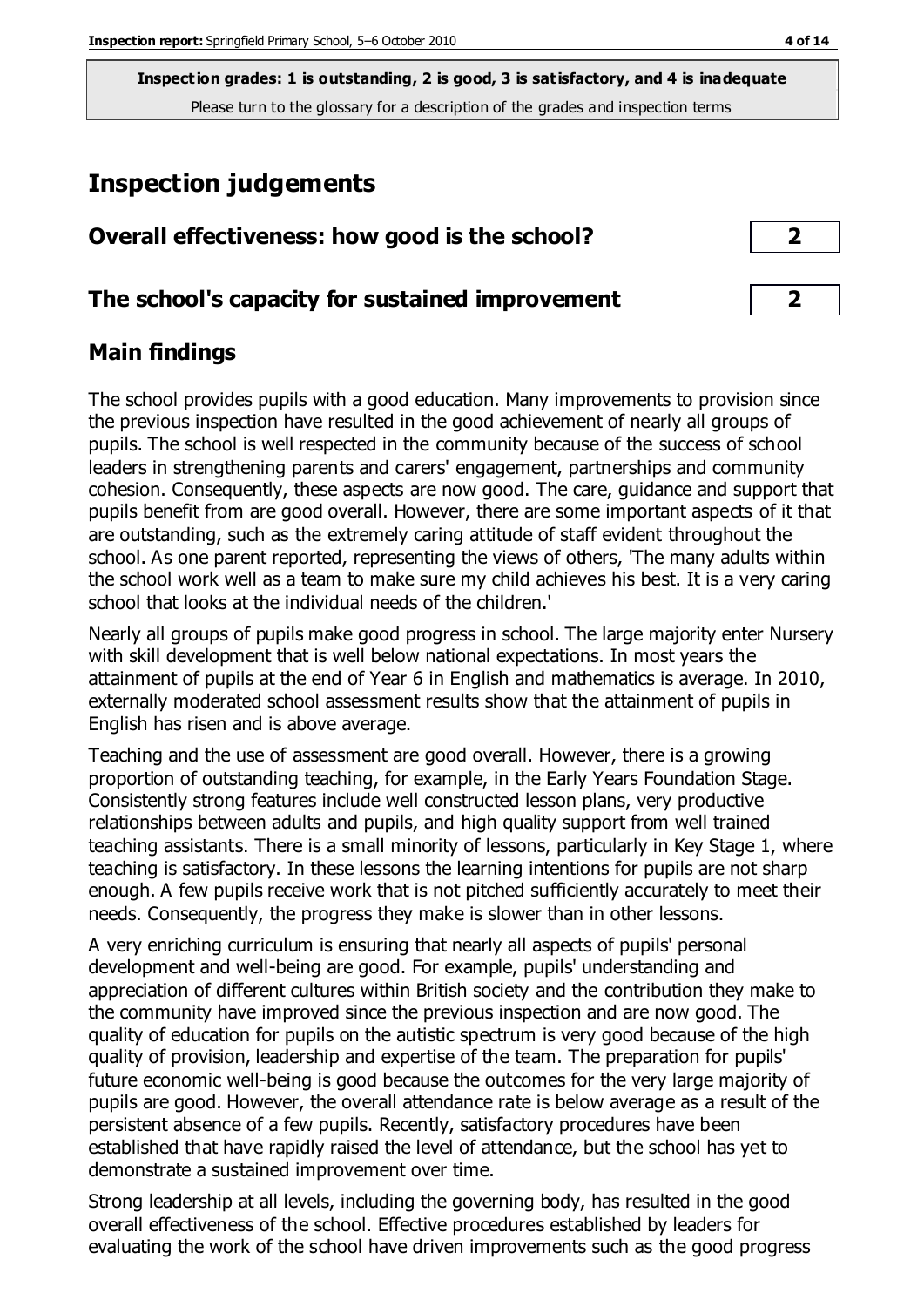made by nearly all groups of pupils with special educational needs and/or disabilities, higher standards across the school in writing and the larger proportions of pupils achieving the higher levels in English and mathematics. Consequently, the school demonstrates good capacity for sustained improvement.

## **What does the school need to do to improve further?**

- Reduce the proportion of satisfactory lessons, particularly in Key Stage 1, to accelerate pupil progress further by:
	- sharing the good practice that exists within the school more effectively
	- sharpening up the objectives for learning and success criteria in lessons so that work can be pitched accurately to meet the needs of all pupils
	- $-$  ensuring that school leaders focus their monitoring and evaluation activities on improving the teaching and learning in these lessons.
- Ensure that the recently introduced procedures to reduce the rate of absence lead to a sustained improvement in the attendance of pupils.

## **Outcomes for individuals and groups of pupils 2**

Pupil, parent and carer questionnaires demonstrate that almost all pupils thoroughly enjoy coming to school. Their behaviour is nearly always good and sometimes, such as in assembly, it is outstanding. Inspectors were very impressed by the very polite welcome they received from pupils when they arrived at the school. In the large majority of lessons pupils demonstrate good levels of independence and cooperation which has a very positive influence on the good quality of their learning. For example, in a Year 6 English lesson pupils demonstrated a good understanding of sophisticated sentence structures when writing a biography. They then worked extremely cooperatively with a partner to refine their writing. Concerted effort by the school to increase the proportion of pupils achieving the higher level 5 has borne fruit. This year the proportions attaining level 5 in English and mathematics are average. School assessment information shows that the attainment of pupils at Key Stage 2 continues to rise. While the very large majority of pupils are well prepared for the future, school assessment information shows that the few pupils whose attendance is low make less progress than their peers. Pupils on the autistic spectrum make good progress resulting from very good integrated provision where they benefit from a combination of expert individual support and inclusion within the classroom. Additional activities for pupils who need extra help with their reading enables them to make outstanding progress.

Many pupils relish the opportunity to take responsibility in school. For example, they make a strong contribution to the welfare of their peers through their 'buddy' activities. Pupils report that if they needed help they would go to a 'buddy'. Activities such as the International week have been instrumental in developing pupils' appreciation of the need for cultural awareness. As one pupil reported, 'If you come face to face with someone from another culture you can understand the culture.' Pupil, parent and carer questionnaires show that almost all think that they are safe in school. Pupils demonstrate a good understanding of what constitutes a healthy lifestyle. For example, Year 2 pupils discussed knowledgeably the benefits of eating fruit at break time.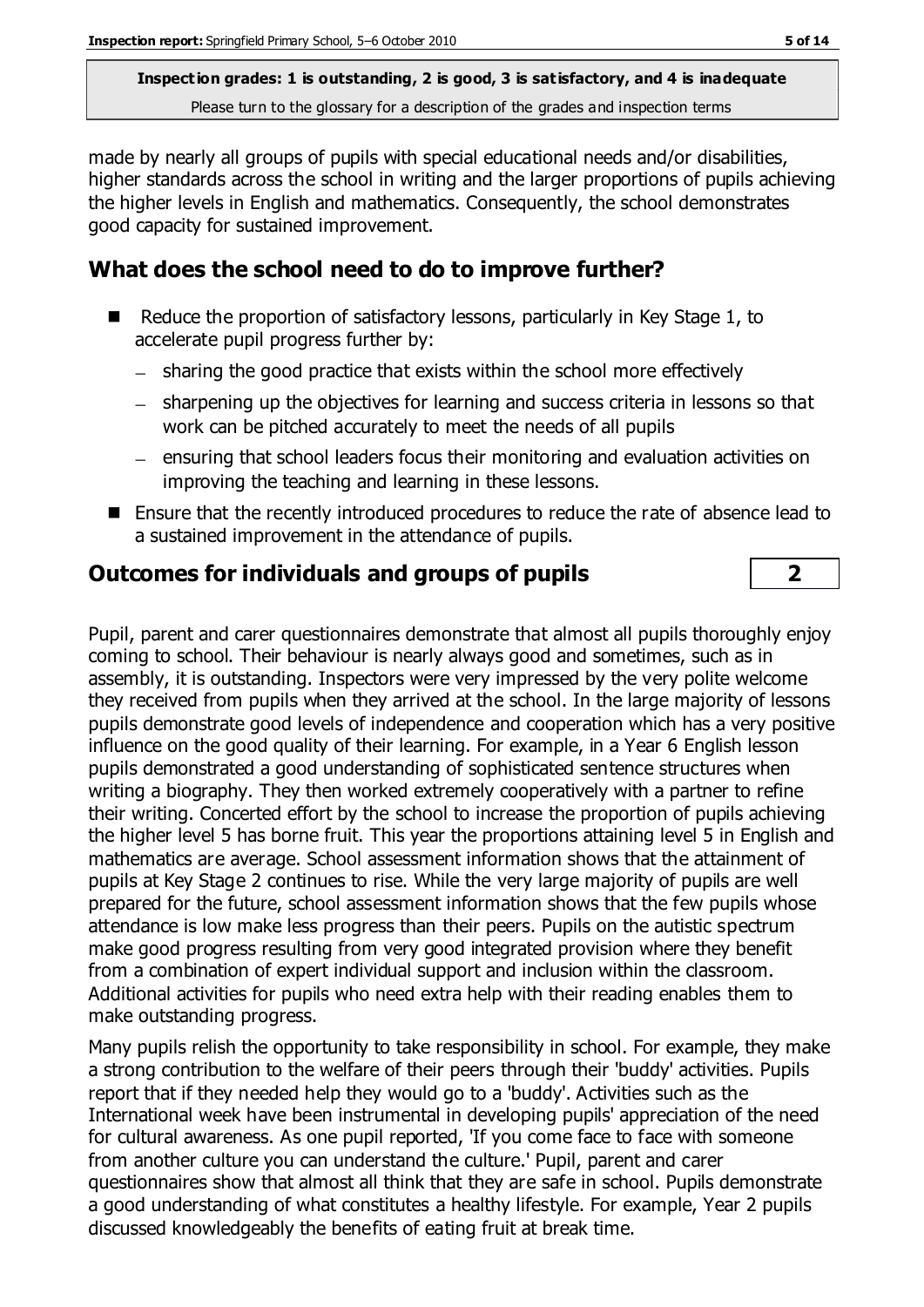These are the grades for pupils' outcomes

## **Inspection grades: 1 is outstanding, 2 is good, 3 is satisfactory, and 4 is inadequate**

Please turn to the glossary for a description of the grades and inspection terms

| Pupils' achievement and the extent to which they enjoy their learning                                                     | $\overline{\mathbf{2}}$ |
|---------------------------------------------------------------------------------------------------------------------------|-------------------------|
| Taking into account:<br>Pupils' attainment <sup>1</sup>                                                                   | 2                       |
| The quality of pupils' learning and their progress                                                                        | 2                       |
| The quality of learning for pupils with special educational needs and/or disabilities<br>and their progress               | 2                       |
| The extent to which pupils feel safe                                                                                      | $\overline{\mathbf{2}}$ |
| Pupils' behaviour                                                                                                         | $\overline{2}$          |
| The extent to which pupils adopt healthy lifestyles                                                                       | 2                       |
| The extent to which pupils contribute to the school and wider community                                                   | 2                       |
| The extent to which pupils develop workplace and other skills that will contribute to<br>their future economic well-being | $\overline{2}$          |
| Taking into account:<br>Pupils' attendance <sup>1</sup>                                                                   | 4                       |
| The extent of pupils' spiritual, moral, social and cultural development                                                   | 2                       |

<sup>1</sup> The grades for attainment and attendance are: 1 is high; 2 is above average; 3 is broadly average; and 4 is low

#### **How effective is the provision?**

Lessons are interesting and stimulating, as they successfully engage and motivate nearly all pupils to work hard. Teachers use assessment information well to identify accurately individual targets for improvement for pupils, particularly in English and mathematics. In the good lessons teachers tailor work that challenges and stimulates pupils. Pupils report that they know what the targets are and the next steps they need to take to improve their work. For example, they appreciated the regular opportunities they have to evaluate their own work and also the work of their friends. Occasionally, where lessons are satisfactory, pupils spend too long sitting on the carpet listening to the teacher. When this happens a few become bored and distracted.

The pupils benefit from a greatly enriched curriculum such as the annual residential visits for pupils in Years 2, 4 and 6 that have been instrumental in developing their spiritual, moral, social and cultural development and their good adoption of a safe and healthy lifestyle. Pupils demonstrate high standards in their work in some foundation subjects. For example, there are many lovely examples of art work of a high standard displayed throughout the school. The provision for dance is another strong feature of the curriculum as the school has been identified locally as a hub school for dance. Where lessons are satisfactory, the curriculum does not meet the needs of some pupils as well as it could.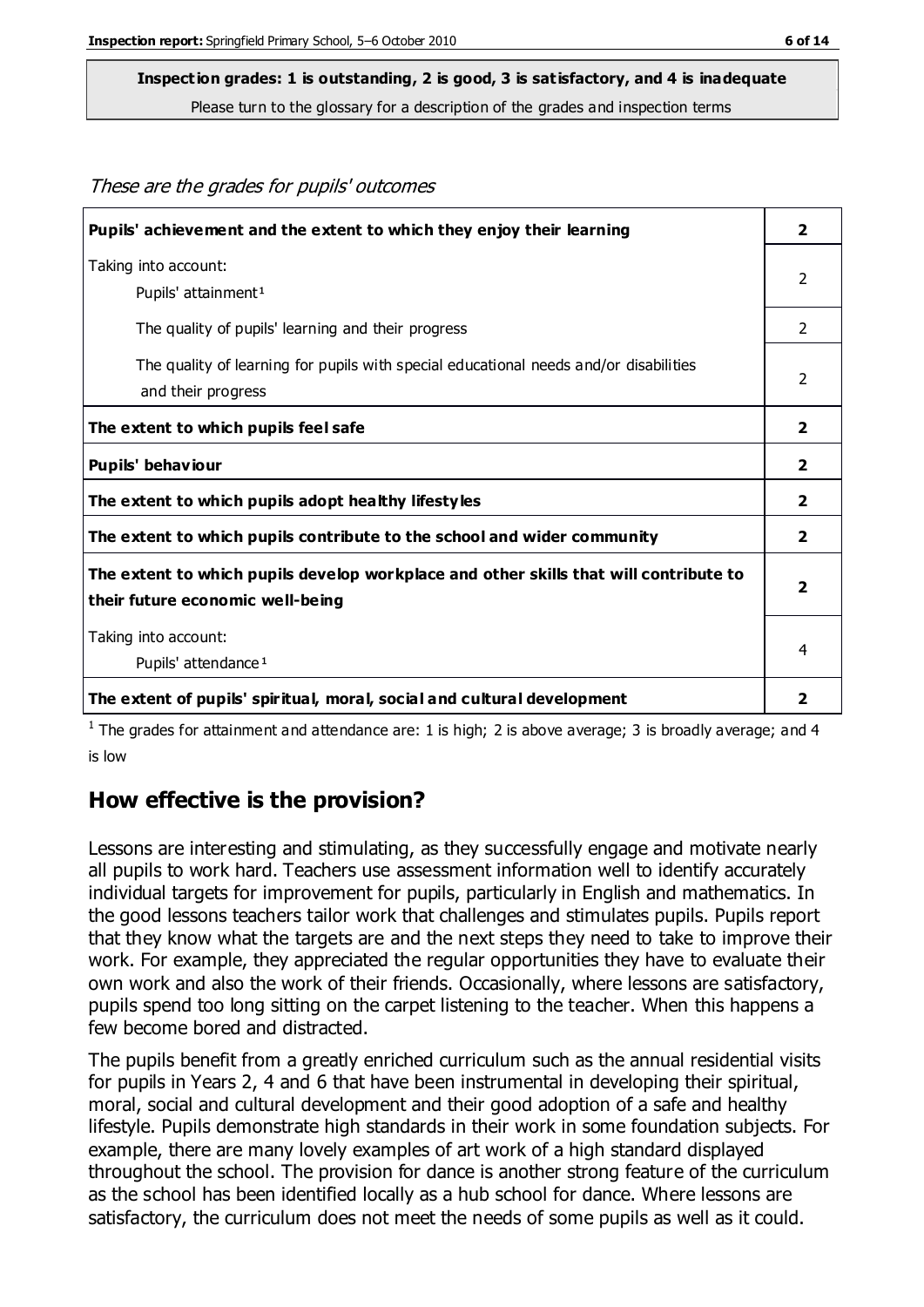The school provides a secure, nurturing environment through activities such as the breakfast club where dedicated staff demonstrate a passion for the well-being of the pupils in their care. This has been particularly beneficial for some vulnerable pupils who look forward to this good start to the day. The support and care for pupils with special educational needs and/or difficulties is extremely good. Leaders and staff are particularly effective at tailoring provision that meets the needs of individuals. As one parent reported, 'I find this school a godsend, they fully support both my children and myself in every aspect. If I have any questions no matter how trivial they always help me. It is such a comfort to feel that your children are safe and encouraged in every way.' Procedures to encourage good attendance are satisfactory.

| The quality of teaching                                                                                    |  |
|------------------------------------------------------------------------------------------------------------|--|
| Taking into account:<br>The use of assessment to support learning                                          |  |
| The extent to which the curriculum meets pupils' needs, including, where relevant,<br>through partnerships |  |
| The effectiveness of care, guidance and support                                                            |  |

#### These are the grades for the quality of provision

## **How effective are leadership and management?**

Information from the staff questionnaires shows that there is a very strong team spirit. They are very well led by the headteacher who has successfully equipped senior and middle leaders to drive forward school improvements. The school development plan is a useful instrument for coordinating these improvements. A sensible and realistic set of priorities, linked to effective performance management and monitoring and evaluation procedures, has resulted in the improvements in provision and outcomes for pupils that are now good. However, a few of the objectives in the plan are not sharply focused enough on outcomes for pupils and not closely linked enough to lesson observations so that they could have even more impact on improvements. The governing body demonstrates that it is very knowledgeable about the work of the school and regularly holds the headteacher and others to account for its work. It oversees the school's strategic development well. However, visits to observe the school's work are not sufficiently systematic and focused on the priorities for improvement.

Procedures to safeguard pupils are secure. For example, the procedures for supporting vulnerable pupils are good. The staff are very successful at ensuring the equality of all pupils in this very inclusive school because of the great attention they pay to the needs of each individual. Partnerships, such as those with the local secondary school, the Sure Start children's centre and local arts agencies, have been effective in improving the outcomes for pupils as well as fostering good care, guidance and support.

Community cohesion and the engagement with parents and carers is a strong feature of leadership. This has been recognised through the school's Leading Parent Partnership award. Parents are able to influence the work of the school through initiatives such as the parent council. The school has been fearless in confronting some local resistance to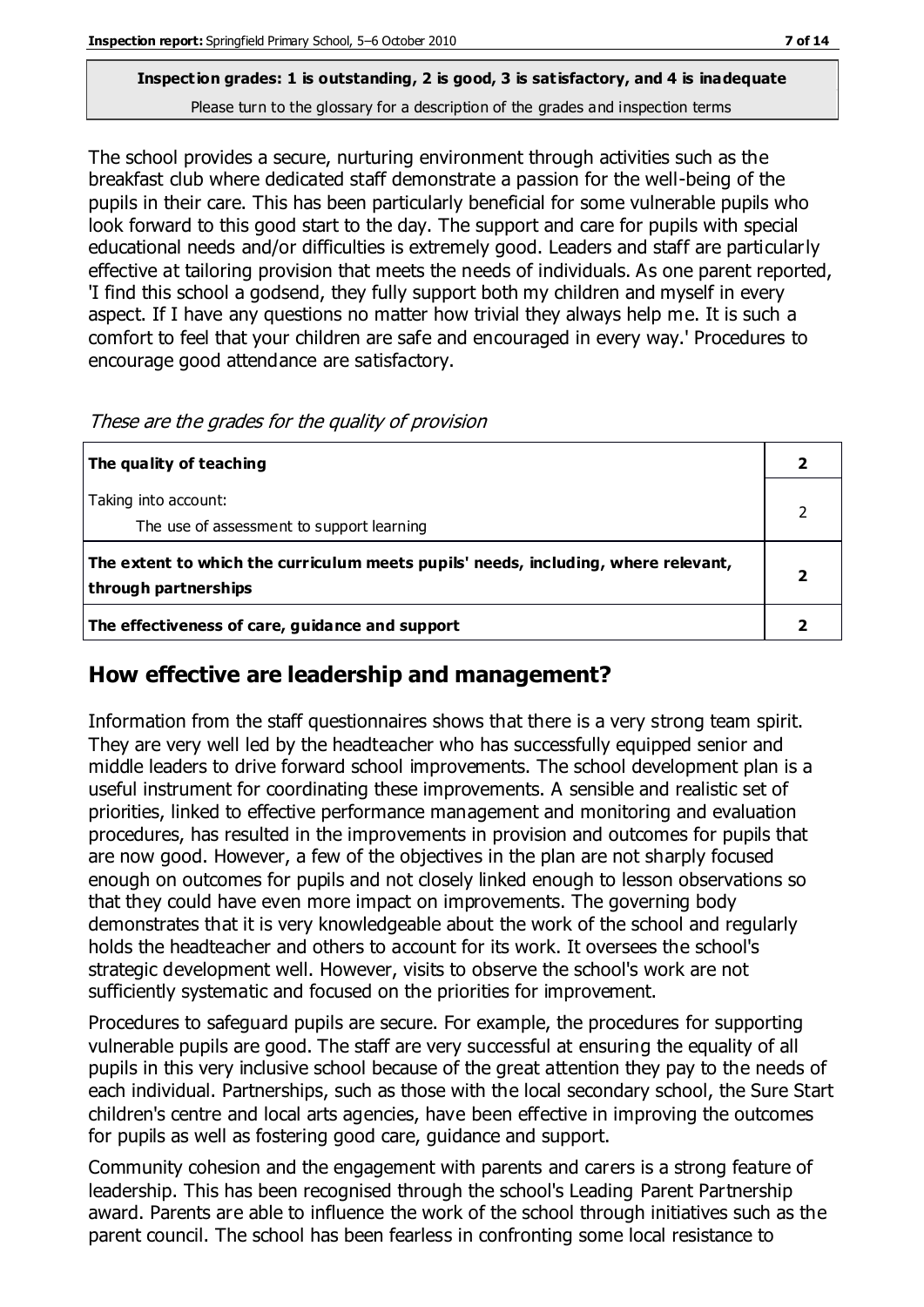promoting cultural harmony in the community. This has resulted in pupils' much stronger appreciation of the contribution of different cultures.

These are the grades for leadership and management

| The effectiveness of leadership and management in embedding ambition and driving<br><i>improvement</i>                                                           | 2                        |
|------------------------------------------------------------------------------------------------------------------------------------------------------------------|--------------------------|
| Taking into account:<br>The leadership and management of teaching and learning                                                                                   | 2                        |
| The effectiveness of the governing body in challenging and supporting the<br>school so that weaknesses are tackled decisively and statutory responsibilities met | 2                        |
| The effectiveness of the school's engagement with parents and carers                                                                                             | $\overline{2}$           |
| The effectiveness of partnerships in promoting learning and well-being                                                                                           | $\overline{2}$           |
| The effectiveness with which the school promotes equality of opportunity and tackles<br>discrimination                                                           | $\overline{\phantom{a}}$ |
| The effectiveness of safeguarding procedures                                                                                                                     | $\overline{2}$           |
| The effectiveness with which the school promotes community cohesion                                                                                              | $\overline{2}$           |
| The effectiveness with which the school deploys resources to achieve value for money                                                                             | 2                        |

## **Early Years Foundation Stage**

School information shows that the majority of children enter the Nursery with skill development, particularly in communication, language and literacy, that is well below expectations. They then make good progress throughout their time in the Early Years Foundation Stage so that the majority enter Year 1 reaching the expected early learning goals. A number of children who have not attended the Nursery enter the Reception classes with skill development that is well below expectations. They also make good progress. Children are happy, confident and independent learners. They thoroughly enjoy taking part in the stimulating and interesting activities inside and outside the classroom. For example, in one outstanding lesson children were thoroughly engrossed in a colour mixing activity led by a local artist. Teachers and teaching assistants have good observation and assessment procedures that ensure that activities are tailored to meet the needs of individuals. Leadership is strong. Improvements in provision such as the Every Child A Talker activities, personalised learning boards and Play And Stay sessions for parents and carers, have been introduced as a result of the effective procedures employed to identify that improvements could be made to the language strategies used by teaching assistants when engaging with children, and to give parents and carers more advice on how to help their children at home.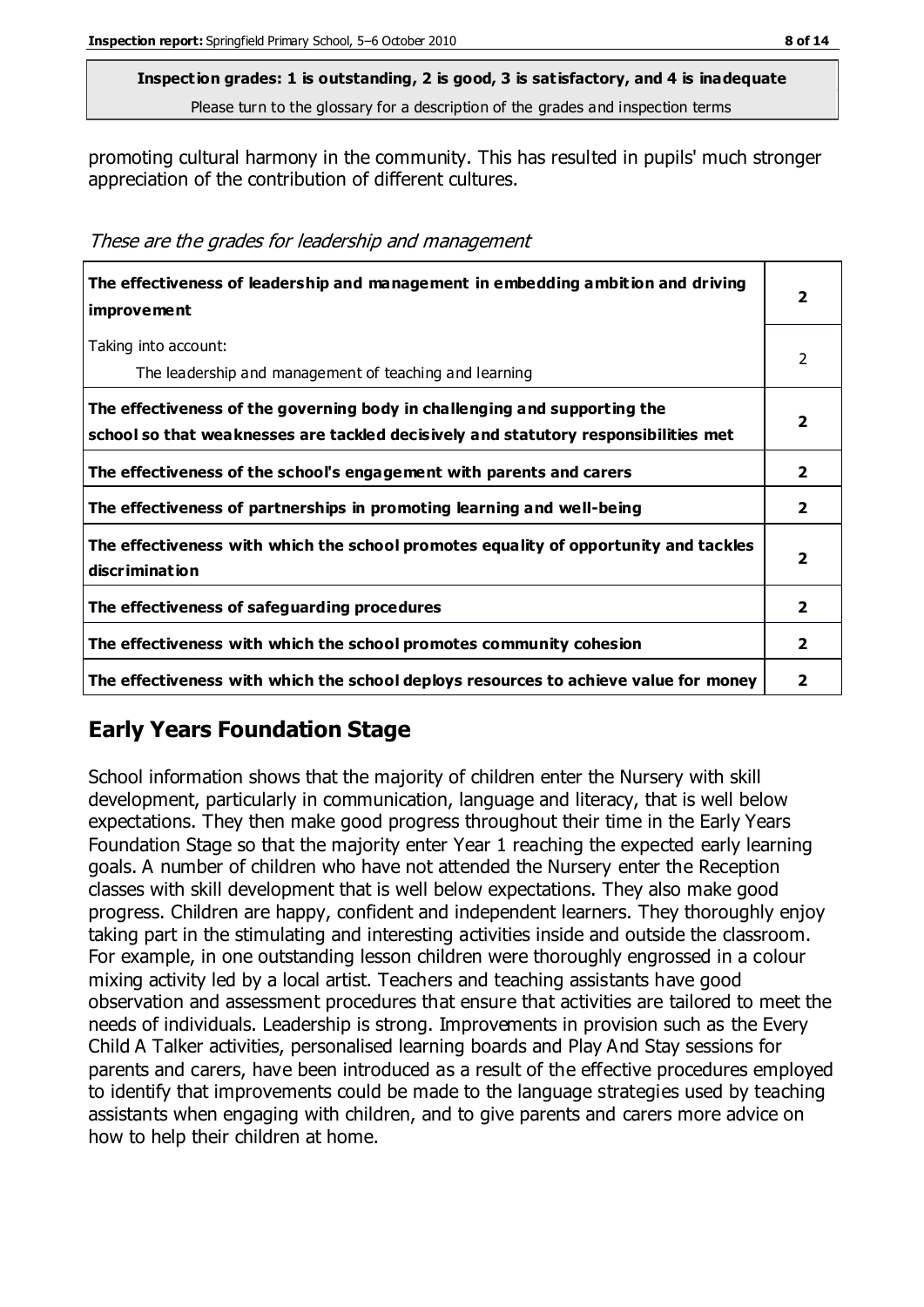**Inspection grades: 1 is outstanding, 2 is good, 3 is satisfactory, and 4 is inadequate**

Please turn to the glossary for a description of the grades and inspection terms

These are the grades for the Early Years Foundation Stage

| Overall effectiveness of the Early Years Foundation Stage                             |  |
|---------------------------------------------------------------------------------------|--|
| Taking into account:<br>Outcomes for children in the Early Years Foundation Stage     |  |
| The quality of provision in the Early Years Foundation Stage                          |  |
| The effectiveness of leadership and management of the Early Years Foundation<br>Stage |  |

#### **Views of parents and carers**

The overwhelming majority of parents and carers were happy overall with their children's experience at school. Trends in the comments made by parents and carers showed that they appreciate the work of the school and the headteacher. A few rightly voiced concerns about aspects of the school's work. In nearly all concerns there was no apparent trend to indicate weaknesses in the school's procedures, nor were any witnessed by inspectors. Nevertheless, inspectors pointed out some of the issues of concern to school leaders. There was a concern about an aspect of site security from three parents. As a result, the headteacher and governors have agreed to review the risk assessment concerning this aspect to ensure that all necessary steps have been taken.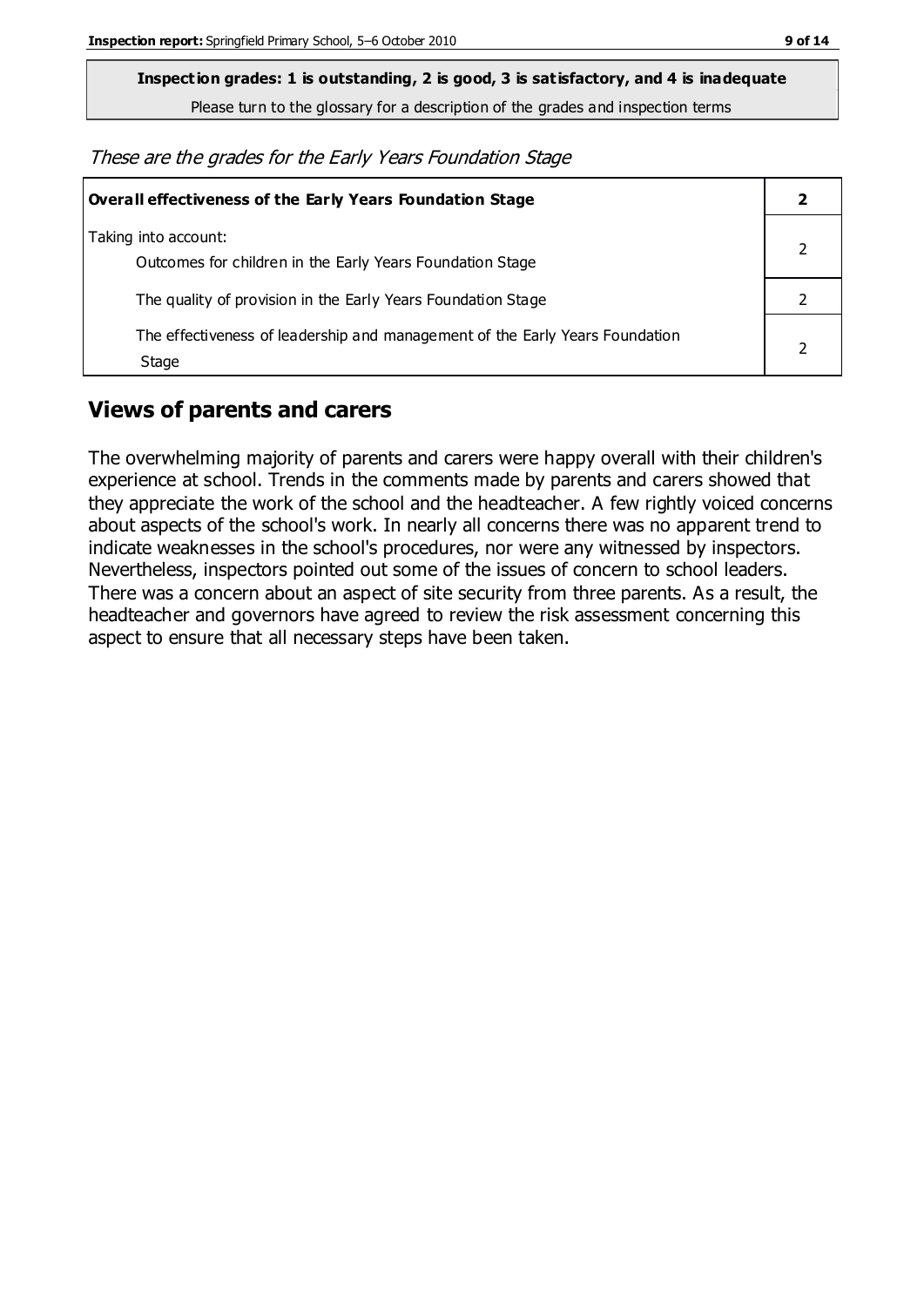#### **Responses from parents and carers to Ofsted's questionnaire**

Ofsted invited all the registered parents and carers of pupils registered at Springfield Primary School to complete a questionnaire about their views of the school.

In the questionnaire, parents and carers were asked to record how strongly they agreed with 13 statements about the school. The inspection team received 96 completed questionnaires by the end of the on-site inspection. In total, there are 432 pupils registered at the school.

| <b>Statements</b>                                                                                                                                                                                                                                       | <b>Strongly</b><br>agree |               | <b>Agree</b> |               | <b>Disagree</b> |                | <b>Strongly</b><br>disagree |               |
|---------------------------------------------------------------------------------------------------------------------------------------------------------------------------------------------------------------------------------------------------------|--------------------------|---------------|--------------|---------------|-----------------|----------------|-----------------------------|---------------|
|                                                                                                                                                                                                                                                         | <b>Total</b>             | $\frac{0}{0}$ | <b>Total</b> | $\frac{0}{0}$ | <b>Total</b>    | $\frac{0}{0}$  | <b>Total</b>                | $\frac{0}{0}$ |
| My child enjoys school                                                                                                                                                                                                                                  | 65                       | 68            | 30           | 31            | 0               | $\mathbf 0$    | 0                           | $\mathbf 0$   |
| The school keeps my child<br>safe                                                                                                                                                                                                                       | 47                       | 49            | 47           | 49            | $\overline{2}$  | $\overline{2}$ | 0                           | $\pmb{0}$     |
| My school informs me about<br>my child's progress                                                                                                                                                                                                       | 34                       | 35            | 57           | 59            | 4               | 4              | $\mathbf 0$                 | $\mathbf 0$   |
| My child is making enough<br>progress at this school                                                                                                                                                                                                    | 35                       | 36            | 57           | 59            | $\mathbf{1}$    | 1              | 0                           | $\mathbf 0$   |
| The teaching is good at this<br>school                                                                                                                                                                                                                  | 39                       | 41            | 53           | 55            | $\mathbf{1}$    | $\mathbf{1}$   | 0                           | 0             |
| The school helps me to<br>support my child's learning                                                                                                                                                                                                   | 45                       | 47            | 45           | 47            | $\overline{2}$  | $\overline{2}$ | 0                           | $\mathbf 0$   |
| The school helps my child to<br>have a healthy lifestyle                                                                                                                                                                                                | 45                       | 47            | 47           | 49            | $\mathbf{1}$    | $\mathbf{1}$   | 0                           | 0             |
| The school makes sure that<br>my child is well prepared for<br>the future (for example<br>changing year group,<br>changing school, and for<br>children who are finishing<br>school, entering further or<br>higher education, or entering<br>employment) | 45                       | 47            | 44           | 46            | $\mathbf{1}$    | 1              | $\mathbf 0$                 | $\mathbf 0$   |
| The school meets my child's<br>particular needs                                                                                                                                                                                                         | 41                       | 43            | 49           | 51            | 3               | 3              | $\mathbf 0$                 | $\mathbf 0$   |
| The school deals effectively<br>with unacceptable behaviour                                                                                                                                                                                             | 36                       | 38            | 45           | 47            | $\overline{2}$  | $\overline{2}$ | 1                           | $\mathbf{1}$  |
| The school takes account of<br>my suggestions and concerns                                                                                                                                                                                              | 33                       | 34            | 52           | 54            | 0               | $\mathbf 0$    | 1                           | 1             |
| The school is led and<br>managed effectively                                                                                                                                                                                                            | 41                       | 43            | 49           | 51            | $\mathbf{1}$    | $\mathbf{1}$   | $\mathbf 0$                 | $\mathbf 0$   |
| Overall, I am happy with my<br>child's experience at this<br>school                                                                                                                                                                                     | 53                       | 55            | 41           | 43            | $\mathbf{1}$    | $\mathbf{1}$   | $\mathbf 0$                 | $\pmb{0}$     |

The table above summarises the responses that parents and carers made to each statement. The percentages indicate the proportion of parents and carers giving that response out of the total number of completed questionnaires. Where one or more parents and carers chose not to answer a particular question, the percentages will not add up to 100%.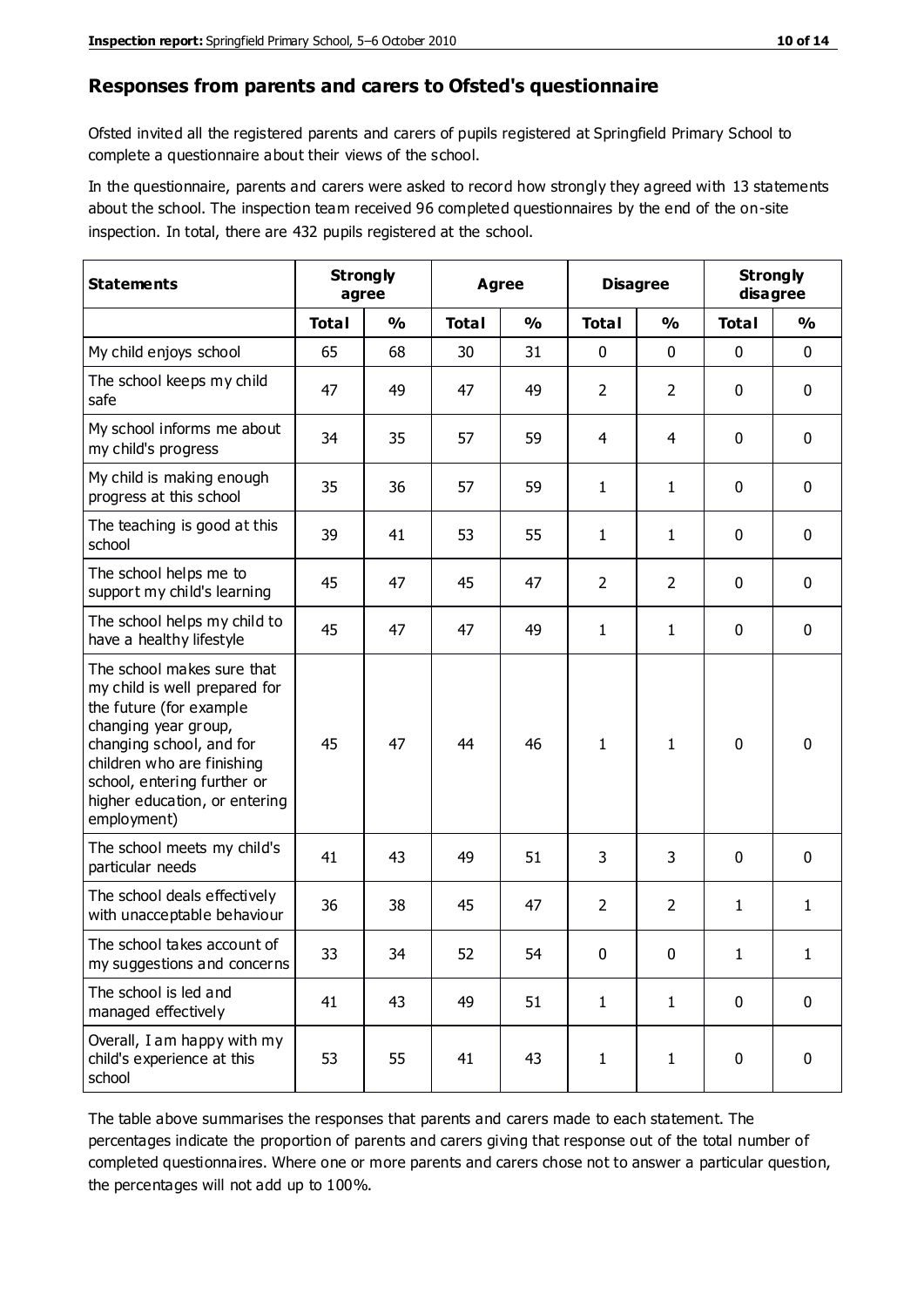## **Glossary**

| Grade   | <b>Judgement</b> | <b>Description</b>                                                                                                                                                                                                            |
|---------|------------------|-------------------------------------------------------------------------------------------------------------------------------------------------------------------------------------------------------------------------------|
| Grade 1 | Outstanding      | These features are highly effective. An outstanding school<br>provides exceptionally well for all its pupils' needs.                                                                                                          |
| Grade 2 | Good             | These are very positive features of a school. A school that<br>is good is serving its pupils well.                                                                                                                            |
| Grade 3 | Satisfactory     | These features are of reasonable quality. A satisfactory<br>school is providing adequately for its pupils.                                                                                                                    |
| Grade 4 | Inadequate       | These features are not of an acceptable standard. An<br>inadequate school needs to make significant improvement<br>in order to meet the needs of its pupils. Ofsted inspectors<br>will make further visits until it improves. |

#### **What inspection judgements mean**

#### **Overall effectiveness of schools**

|                       | Overall effectiveness judgement (percentage of schools) |      |                     |                   |
|-----------------------|---------------------------------------------------------|------|---------------------|-------------------|
| <b>Type of school</b> | <b>Outstanding</b>                                      | Good | <b>Satisfactory</b> | <b>Inadequate</b> |
| Nursery schools       | 58                                                      | 36   | 4                   | 2                 |
| Primary schools       | 8                                                       | 43   | 40                  | 9                 |
| Secondary schools     | 10                                                      | 35   | 42                  | 13                |
| Sixth forms           | 13                                                      | 39   | 45                  | 3                 |
| Special schools       | 33                                                      | 42   | 20                  | 4                 |
| Pupil referral units  | 18                                                      | 40   | 29                  | 12                |
| All schools           | 11                                                      | 42   | 38                  | 9                 |

New school inspection arrangements were introduced on 1 September 2009. This means that inspectors now make some additional judgements that were not made previously.

The data in the table above are for the period 1 September 2009 to 31 March 2010 and are the most recently published data available (see **[www.ofsted.gov.uk](http://www.ofsted.gov.uk/)**). Please note that the sample of schools inspected during the autumn and spring terms 2009/10 was not representative of all schools nationally, as weaker schools are inspected more frequently than good or outstanding schools.

Percentages are rounded and do not always add exactly to 100. Secondary school figures include those that have sixth forms, and sixth form figures include only the data specifically for sixth form inspection judgements.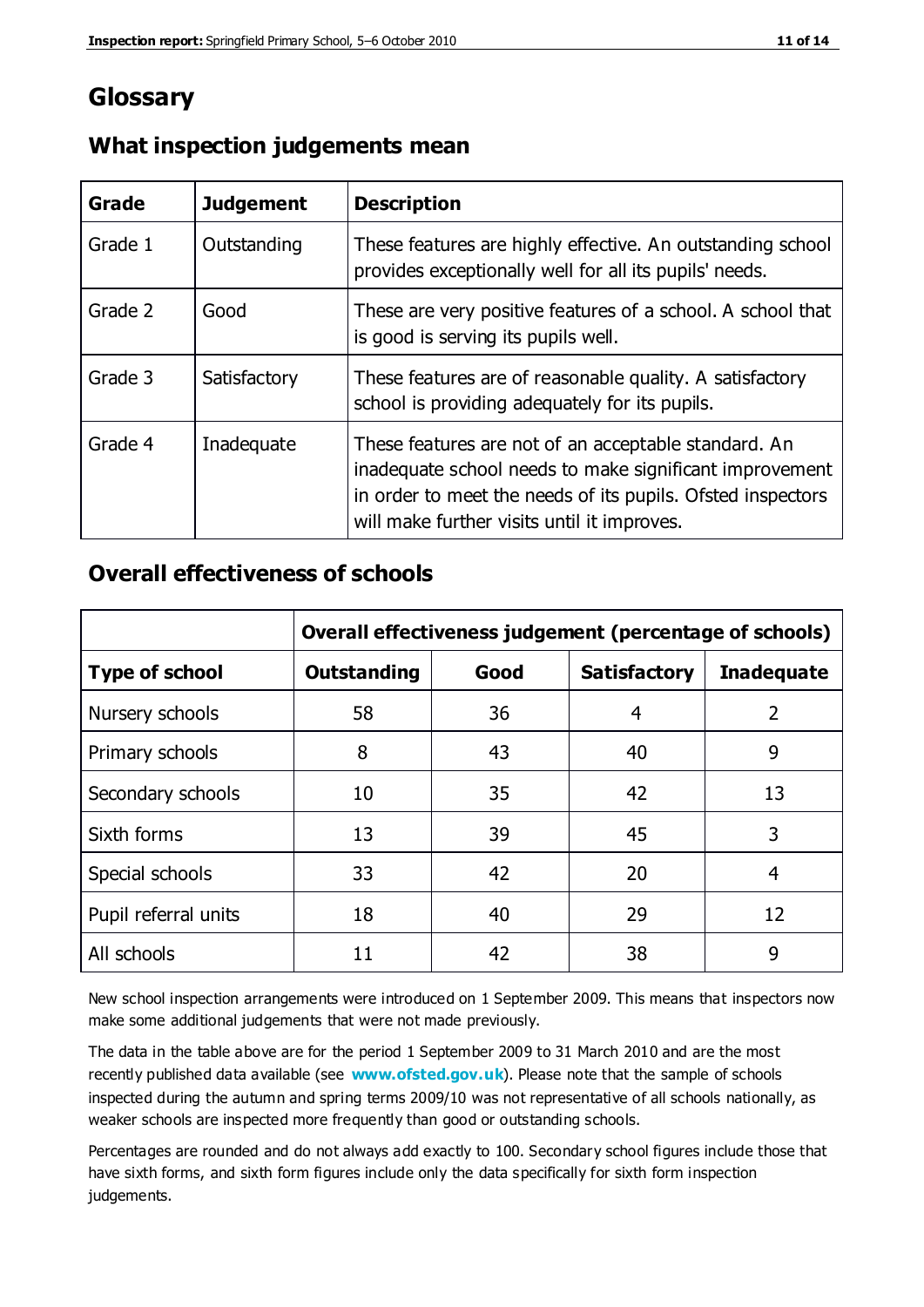# **Common terminology used by inspectors**

| Achievement:                  | the progress and success of a pupil in their learning,<br>development or training.                                                                                                                                                          |  |  |
|-------------------------------|---------------------------------------------------------------------------------------------------------------------------------------------------------------------------------------------------------------------------------------------|--|--|
| Attainment:                   | the standard of the pupils' work shown by test and<br>examination results and in lessons.                                                                                                                                                   |  |  |
| Capacity to improve:          | the proven ability of the school to continue<br>improving. Inspectors base this judgement on what<br>the school has accomplished so far and on the quality<br>of its systems to maintain improvement.                                       |  |  |
| Leadership and management:    | the contribution of all the staff with responsibilities,<br>not just the headteacher, to identifying priorities,<br>directing and motivating staff and running the school.                                                                  |  |  |
| Learning:                     | how well pupils acquire knowledge, develop their<br>understanding, learn and practise skills and are<br>developing their competence as learners.                                                                                            |  |  |
| <b>Overall effectiveness:</b> | inspectors form a judgement on a school's overall<br>effectiveness based on the findings from their<br>inspection of the school. The following judgements,<br>in particular, influence what the overall effectiveness<br>judgement will be. |  |  |
|                               | The school's capacity for sustained<br>improvement.                                                                                                                                                                                         |  |  |
|                               | Outcomes for individuals and groups of pupils.                                                                                                                                                                                              |  |  |
|                               | The quality of teaching.                                                                                                                                                                                                                    |  |  |
|                               | The extent to which the curriculum meets<br>pupils' needs, including, where relevant,<br>through partnerships.                                                                                                                              |  |  |
|                               | The effectiveness of care, guidance and<br>support.                                                                                                                                                                                         |  |  |
| Progress:                     | the rate at which pupils are learning in lessons and<br>over longer periods of time. It is often measured by<br>comparing the pupils' attainment at the end of a key                                                                        |  |  |

stage with their attainment when they started.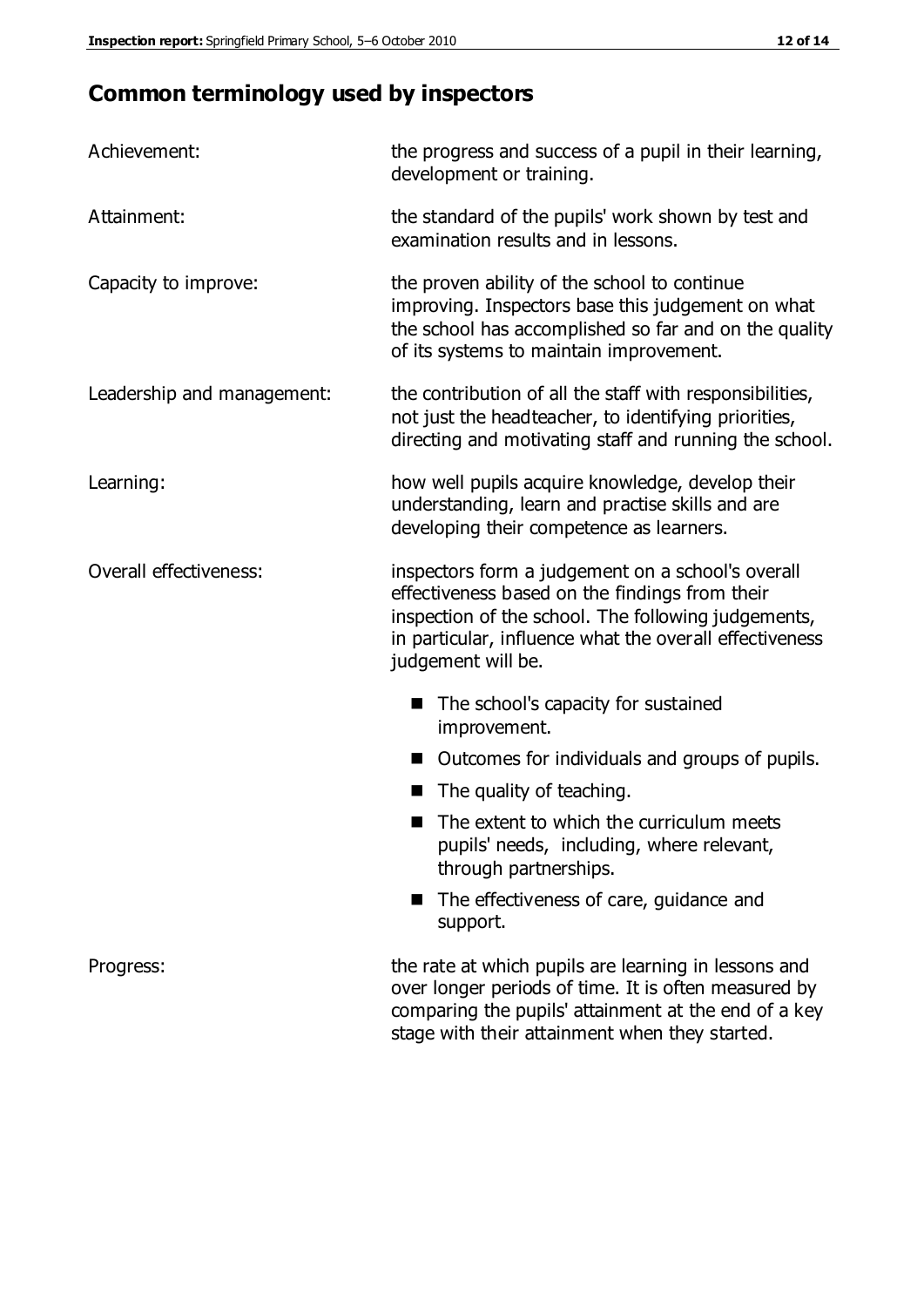#### **This letter is provided for the school, parents and carers to share with their children. It describes Ofsted's main findings from the inspection of their school.**

#### 7 October 2010

#### Dear Children

#### **Inspection of Springfield Primary School, West Midlands, B65 8JY**

If you remember, I came with my colleagues to inspect the work of the school and to check how well you were doing. I am very pleased to report that we think that you are doing well. You can be very proud of the good progress you are making. There are some other very important aspects of your development in which you are also successful. Your behaviour is good. We were particularly impressed by your politeness to us and kindness to each other. You told us that you enjoy your education and feel safe and understand how to stay healthy, and we agree with you. We were impressed by your interest in lessons and personal learning skills. You carry out your jobs in school conscientiously and show good initiative when taking the responsibility for activities such as raising money for charity. You have some exciting school clubs and fun activities that you told us that you really enjoyed. You should be very proud of your art work displayed around the school and in the playgrounds; we thought that it was lovely. We think that you are very well cared for, but were disappointed to find that some of you do not come to school as regularly as you should.

We think that the headteacher, other adults and school governors work extremely hard to provide you with a good education. They try their best to make sure that every one of you is happy.

In order to help you do even better we have asked the school to make some improvements to the teaching in a few of your lessons and to continue to work hard to make sure you come to school every day.

You all can help by making sure you come to school every day.

Yours sincerely

Tim Bristow Her Majesty's Inspector